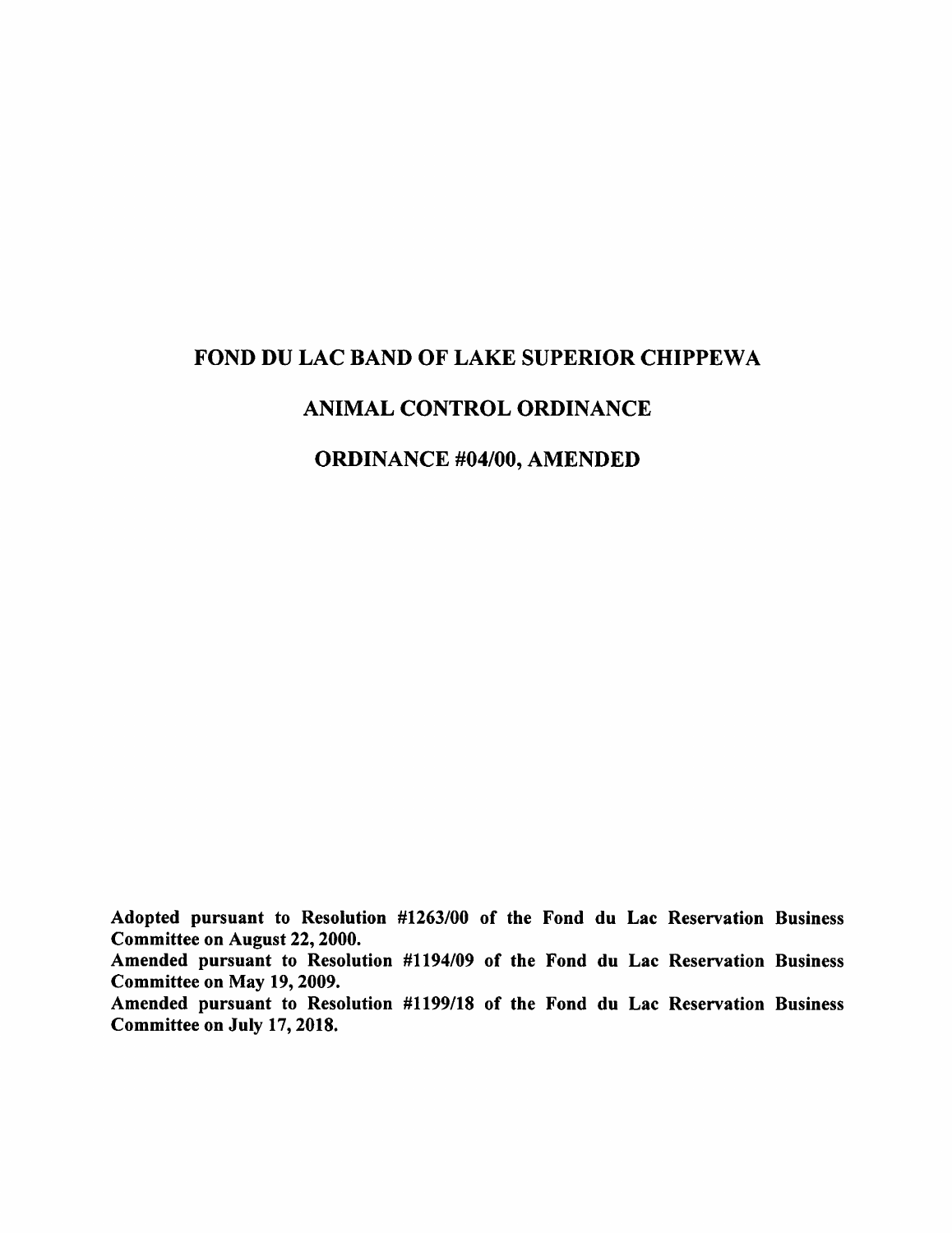# **CONTENTS**

| CHAPTER 2 |  |
|-----------|--|
| CHAPTER 3 |  |
| CHAPTER 4 |  |
| CHAPTER 5 |  |
|           |  |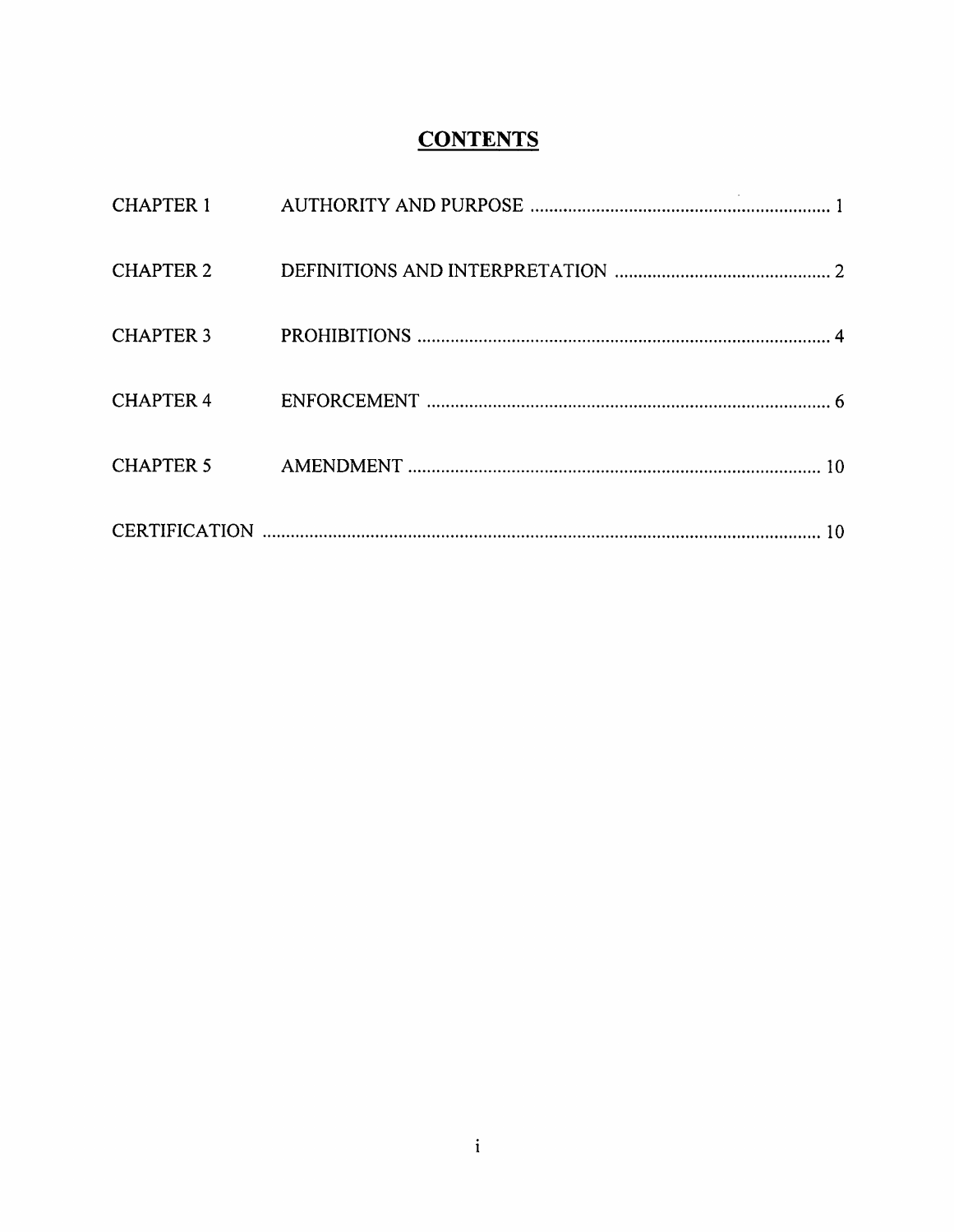## FOND DU LAC BAND OF LAKE SUPERIOR CHIPPEWA

#### ANIMAL CONTROL ORDINANCE

#### ORDINANCE #04/00, AMENDED

## CHAPTER 1 AUTHORITY AND PURPOSE

## Section 101 Authority

This Ordinance is enacted pursuant to the inherent sovereign authority of the Fond du Lac Reservation Business Committee, as the governing body of the Fond du Lac Band of Lake Superior Chippewa, as recognized under Section 16 of the Indian Reorganization Act of 1934, 25 U.S.C. § 476, Section 201(2) of the Indian Civil Rights Act of 1968, 25 U.S.C. § 1301(2), Article VI of the Revised Constitution of the Minnesota Chippewa Tribe, and under the common law of the United States of America.

#### Section 102 Findings, Purpose and Scope

The Reservation Business Committee finds that it is necessary and in the best interests of the Fond du Lac Band to establish standards for the care of domestic animals, and procedures for the seizure, custody and disposal of stray domestic animals within the Fond du Lac Reservation. The Reservation Business Committee accordingly enacts this Ordinance for the purpose of protecting the health, welfare and safety of the residents of the Fond du Lac Reservation from threats presented by stray or unattended domestic animals. The standards established and authority granted under this Ordinance shall apply to any stray or unattended domestic animal on lands within the Fond du Lac Reservation which are subject to the territorial authority of the Fond du Lac Band, and to any premises located on such lands.

#### Section 103 Reservation of Rights

Nothing in this Ordinance, nor any action hereunder, shall operate as a waiver of the sovereign immunity of the Fond du Lac Band or as a consent to jurisdiction by any court or agency for any matter arising under law or equity with respect to the subject matter herein.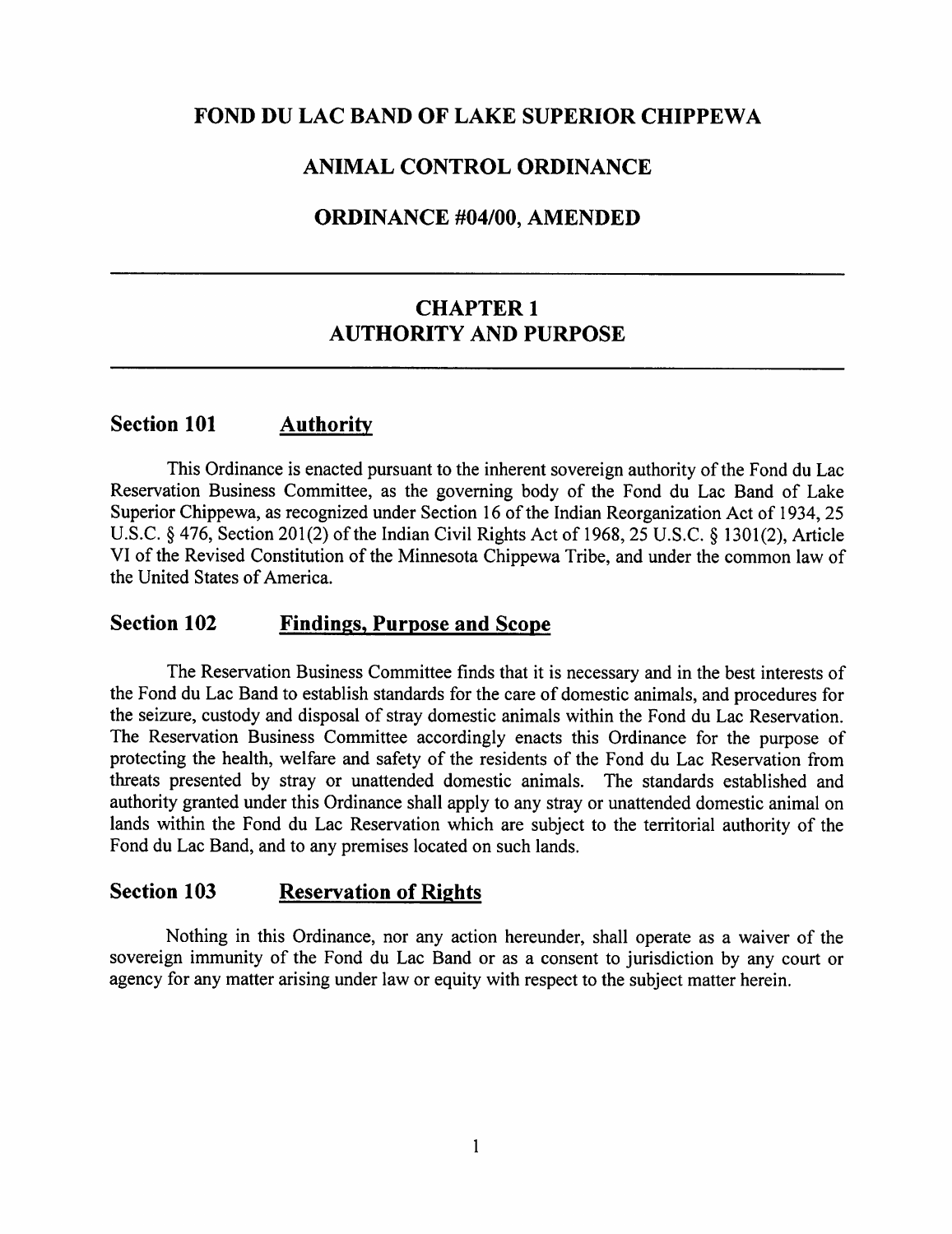## CHAPTER 2 DEFINITIONS & INTERPRETATION

## Section 201 Definitions

The following definitions shall apply in the meanings and interpretation of the provisions of this Ordinance:

- a. "Abandoned dog" shall mean any dog which is under no visible care or control of a person.
- b. "Band lands" or "Lands of the Fond du Lac Band" means, for the purposes of this Ordinance:
	- (1) Any lands which are held in trust or other restricted status by the United States for the benefit of the Fond du Lac Band or its members:
	- (2) Any lands which are held in trust or other restricted status by the United States for the benefit of the Minnesota Chippewa Tribe or its members which lie within the boundaries of the Fond du Lac Reservation; and
	- (3) Any lands which are held in fee by the Fond du Lac Band or its members.
- c. "Bodily injury" shall mean any injury that involves physical pain and suffering, scarring or disfigurement, or bone fracture to any person.
- d. "Dog" shall mean any animal within the canine family, whether wild or domesticated.
- e. "Domestic animal enclosure" shall mean any securely confined house or residence, a securely enclosed and locked pen or structure, or a fenceless boundary system suitable to prevent a domestic animal from escaping so as to protect humans or other domestic animals from the domestic animal.
- f. "Domestic animal" shall mean any animal which is kept by its owner as a pet or for recreational purposes.
- g. "Fond du Lac Band" or "Band" means the Fond du Lac Band of Lake Superior Chippewa.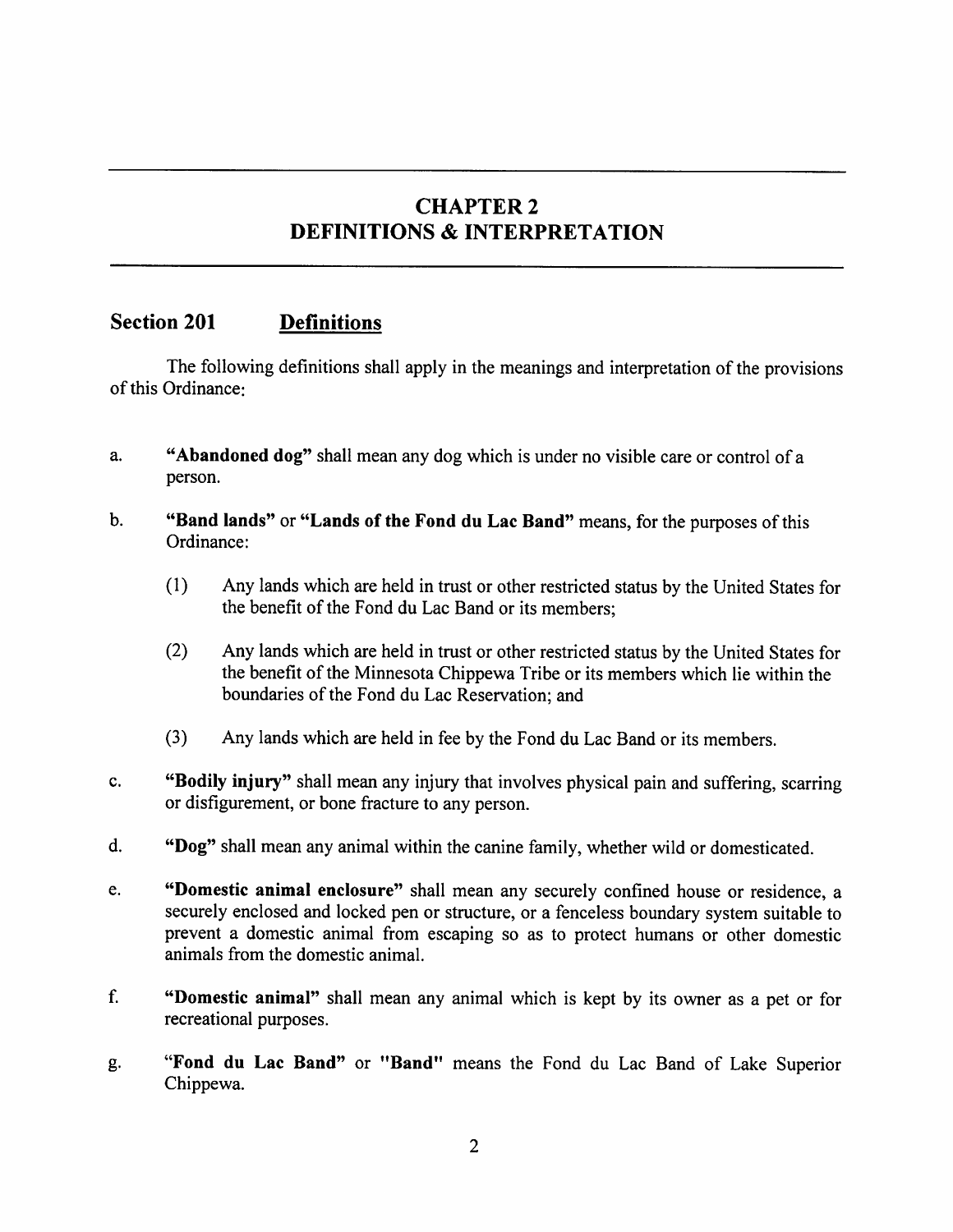- h. "Law Enforcement Officer" means any law enforcement officer authorized to enforce the actions arising out of the operation of this Ordinance, including any police, conservation, or animal control officer of the Fond du Lac Band.
- i. "Minnesota Chippewa Tribe" means the federally recognized Indian tribe comprising the Bois Forte, Fond du Lac, Grand Portage, Leech Lake, Mille Lacs and White Earth bands of Chippewa.
- j. "Owner" shall mean any person possessing, harboring, keeping, having an ownership interest in, or having custody or control of a domestic animal.
- k. "Provocation" shall mean conduct which arouses, moves, causes or irritates. Such conduct or actions tend to arouse rage, resentment or fury in another person or animal.
- 1. "Reservation Business Committee" means the duly elected governing body of the Fond du Lac Band.
- m. "Tribal Court" means the Court of the Fond du Lac Band.

#### Section 202 Interpretation

The provisions of this Ordinance shall, to the greatest extent possible, be interpreted and implemented in a manner which is consistent with other applicable laws, regulations and procedures of the Fond du Lac Band as established by the Reservation Business Committee.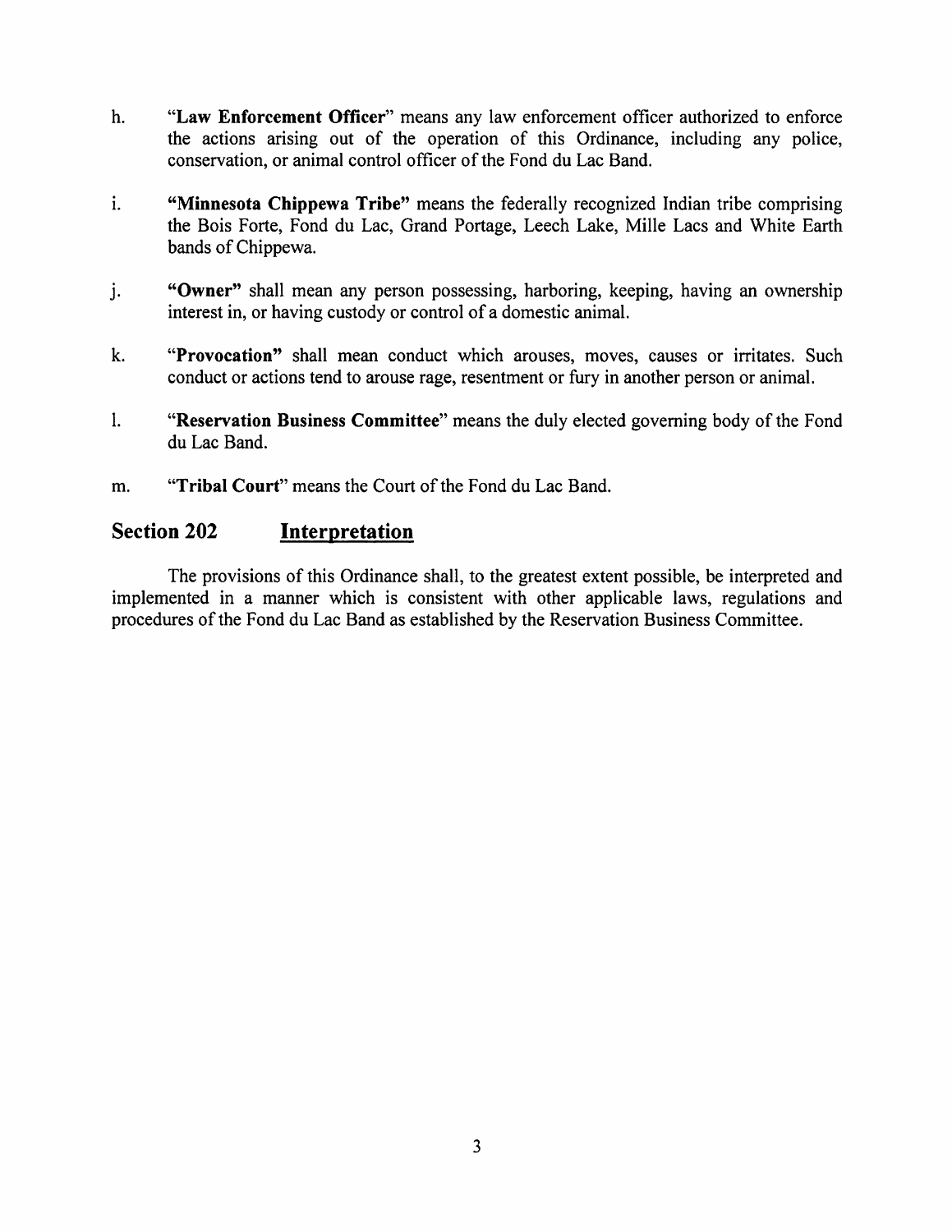## **CHAPTER 3** PROHIBITIONS AND REQUIREMENTS

## Section 301 Running at Large Prohibited

No domestic animal shall be permitted to run at large on lands of the Fond du Lac Band.

## Section 302 Domestic Animals under the Immediate Control of Owner or Custodian

The restriction imposed by Section 301 shall not prohibit the appearance of any domestic animal upon the streets or public property of the Fond du Lac Reservation when such animal is on a leash or is otherwise under the immediate control of the owner or custodian. For the purposes of this section, "immediate control" shall mean that the owner or custodian has actual physical restraint over the animal such that the animal presents no threat or interference to persons or property.

#### Section 303 Nuisances

The owner or custodian of any domestic animal shall prevent that animal from committing any act which constitutes a nuisance. It is a nuisance for any animal to habitually or frequently bark or cry at night, to frequent school grounds, parks, to chase vehicles, to molest or annoy any person away from the property of his owner or custodian, to attack another domestic animal, or to damage, defile or destroy public or private property. Failure of the owner or custodian of a domestic animal to prevent the animal committing such a nuisance is a violation of the Ordinance.

## Section 304 Registration of Dogs

All dogs must be registered with the Fond du Lac Law Enforcement Division within 14 days after such dog is brought upon Band Lands. The Law Enforcement Division shall issue a tag and Certificate of Registration to the Owner and maintain a copy of such Certificate of Registration.

#### Section 305 Proof of Vaccinations

All dogs present on Band lands over six (6) months of age must have current rabies and distemper vaccinations. An owner must show proof of rabies vaccination to a law enforcement officer upon request or be subject to fines and other penalty of law.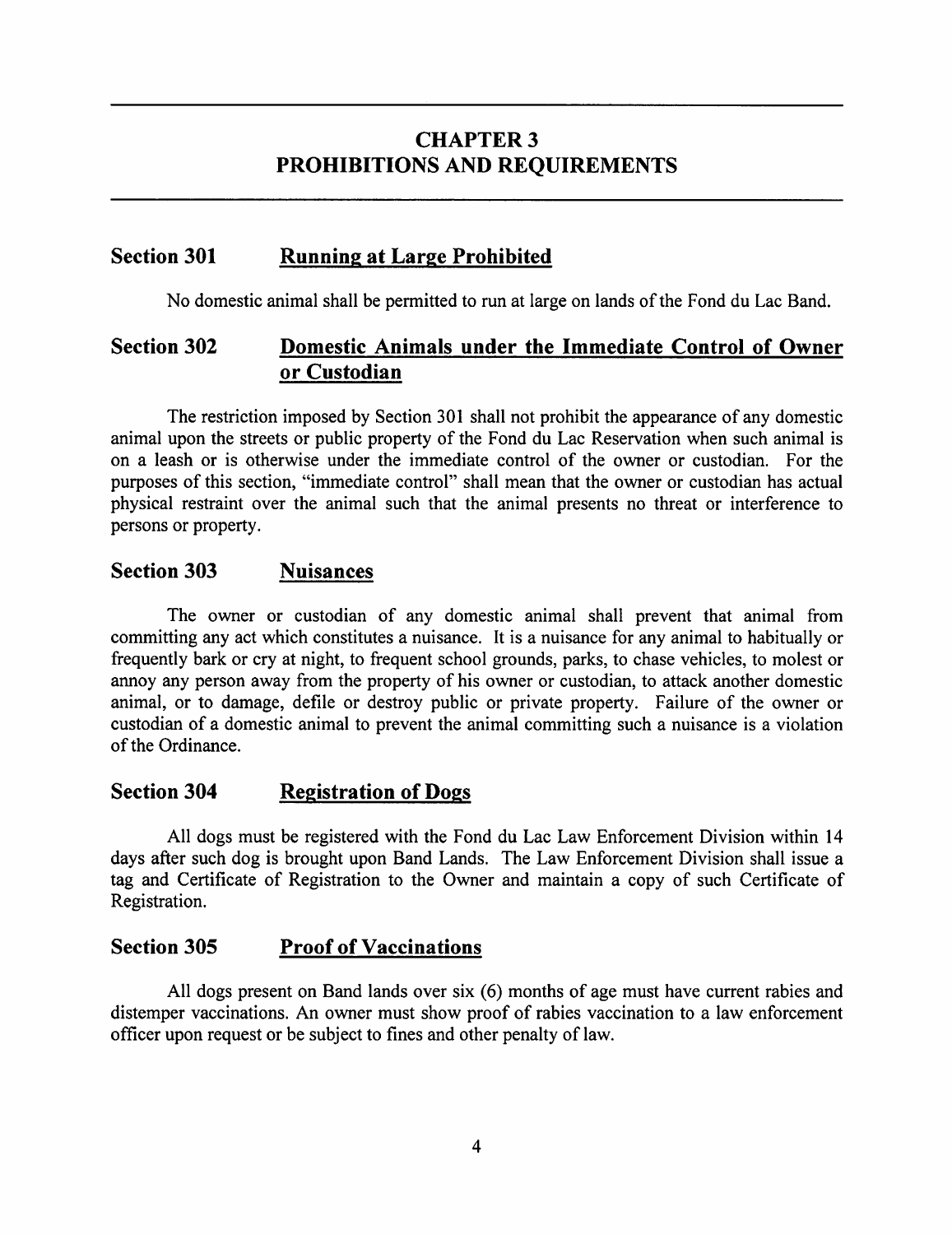## Section 306 Prohibiting Abandonment of Domestic Animals

- a. It is unlawful for any person to abandon a domestic animal on Band Lands.
- b. Any domestic animal that is abandoned is subject to confiscation and impoundment under Section 402.
- c. If a law enforcement officer views a domestic animal wandering the roads, parking areas or other public areas without a current registration tag, he/she may presume that the domestic animal is abandoned.

#### Section 307 Bodily Iniury Caused by Domestic Animal

If a domestic animal, without provocation, causes bodily injury to any person who is acting peaceably in any place where the person may lawfully be, the owner of the dog shall be guilty of a civil offense.

## Section 308 Failure to Comply with Removal Order

Ifthe Tribal Court has ordered the owner to remove the domestic animal from Band lands or keep the animal confined to the owner's house at all times, it shall be unlawful for the animal to be present on Band lands except inside the owner's house.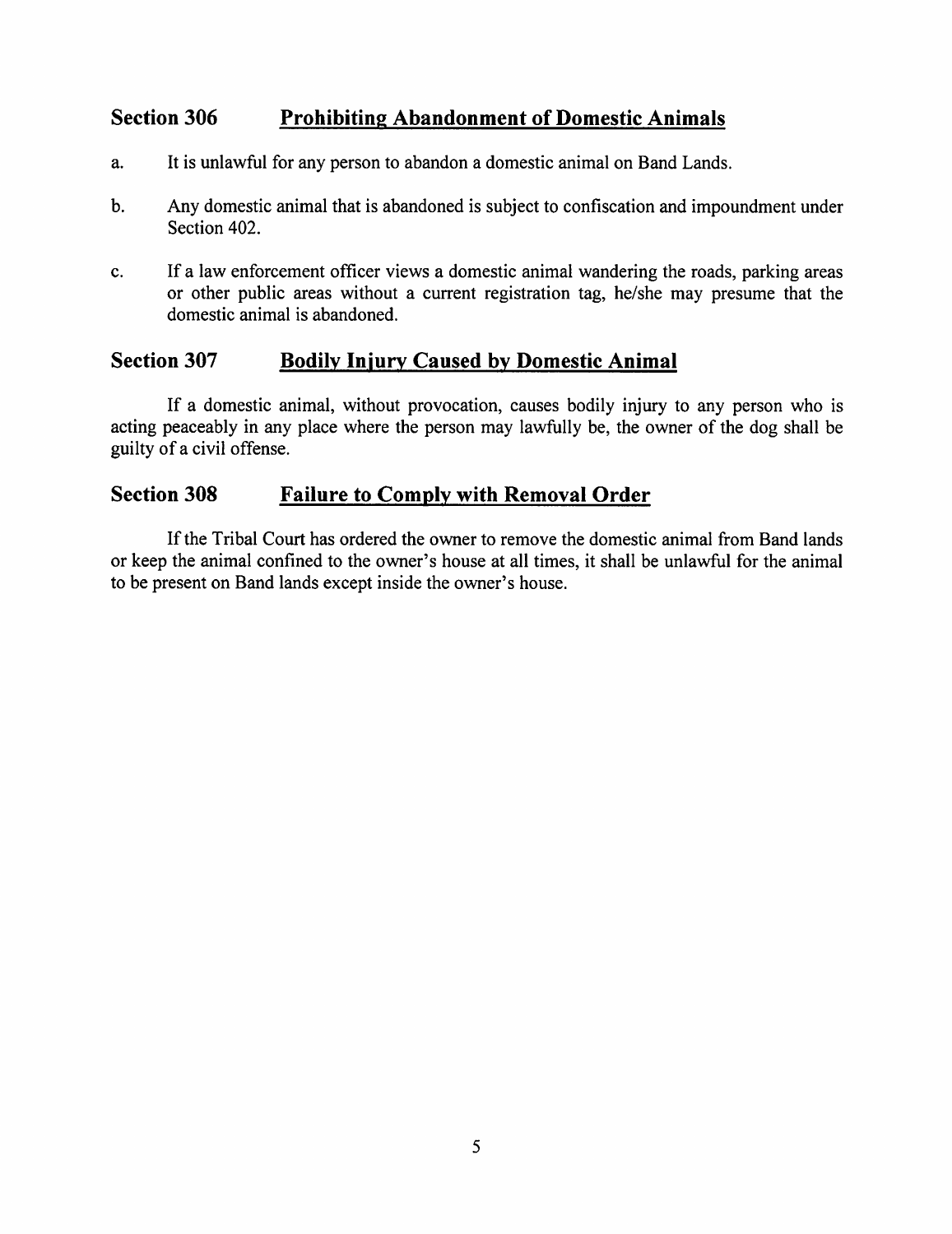## CHAPTER 4 ENFORCEMENT

### Section 401 Enforcement Authority

The provisions of this Ordinance may be enforced by any law enforcement officer of the Fond du Lac Band, or by any other person who is duly authorized by Resolution of the Reservation Business Committee.

#### Section 402 Impoundment

- a. An individual who is authorized in accordance with Section 401 may impound any domestic animal found to be running at large on lands of the Fond du Lac Band. The owner of such animal, if known, shall be provided with written notice of the impounding. If the owner is unknown, notice of the impoundment shall be posted at the Fond du Lac Reservation Business Committee offices and Fond du Lac Housing Division offices, and shall also state that if the animal is not claimed within five  $(5)$  days of posting the notice, it will be given away to a responsible owner or painlessly killed and disposed of.
- b. A domestic animal may be confiscated and impounded under this section if:
	- (1) The domestic animal is running loose on Band lands;
	- (2) The domestic animal is not maintained in a proper enclosure;
	- (3) The domestic animal is outside the proper enclosure and the domestic animal is not under the physical restraint of the owner or other responsible person;
	- (4) The Tribal Court has ordered the owner to remove the domestic animal from Band lands or keep the animal confined to the owner's house at all times and the animal is found on Band lands in a location other than inside the owner's house;
	- (5) The domestic animal, without provocation, causes bodily injury to any person who is acting peaceably in any place where the person may lawfully be;
	- (6) The domestic animal is noticeably diseased; or
	- (7) The domestic animal is running loose and chasing deer or livestock.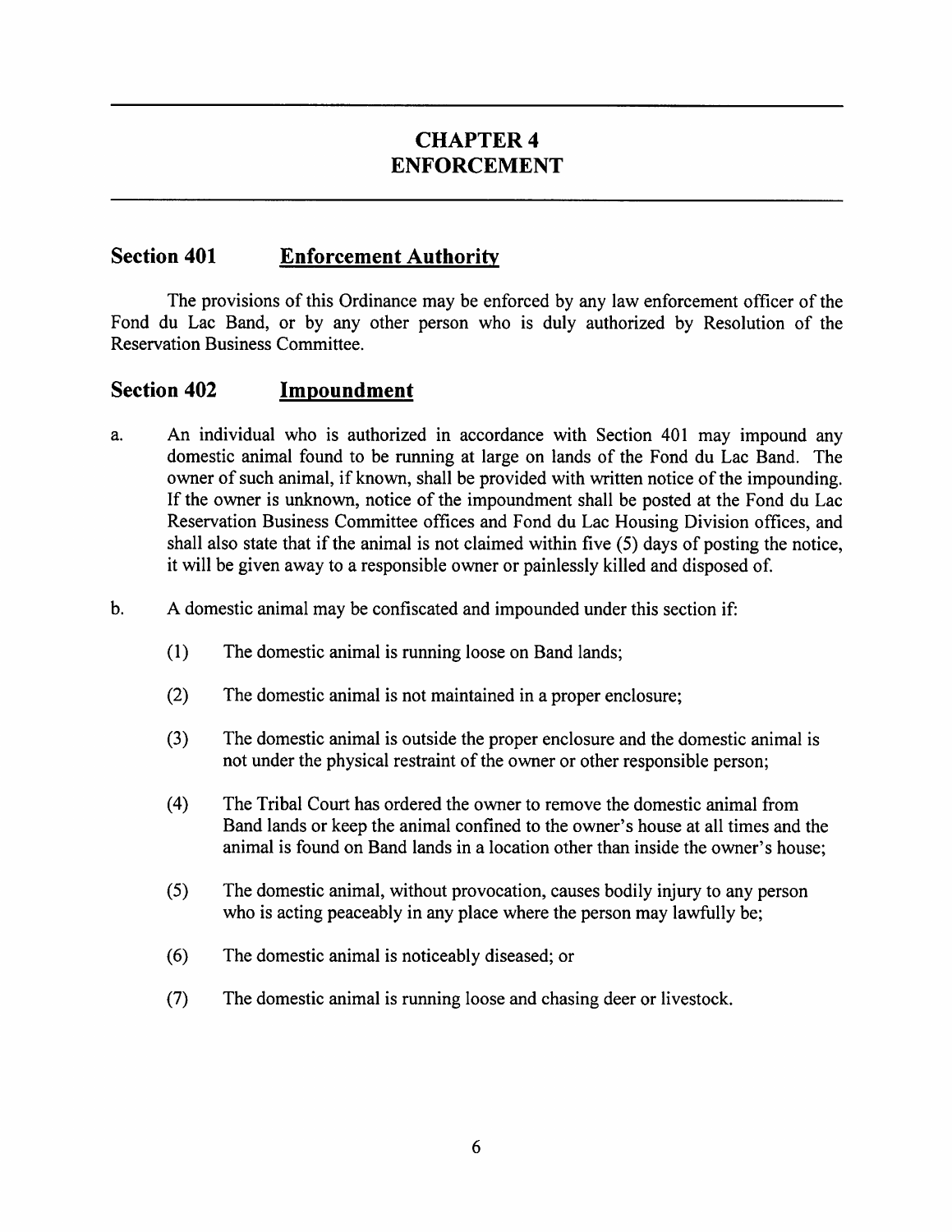- c. An impounded animal shall be placed in a licensed kennel or other suitable and humane custody during the notice period. Any expenses for feeding and other care the animal incurred prior to reclaiming of the animal shall be the responsibility of the owner.
- d. If an impounded animal is not reclaimed within the time specified and all fees and charges are unpaid, the animal shall be given to a responsible owner or shall be painlessly killed and disposed of. In addition, proof of current vaccinations, including distemper, hepatitis, leptospirosis, parvovirus and rabies, must be provided or the veterinarian will vaccinate and the owner is responsible for all applicable fees. The owner of the animal, if known, has the right to redeem the animal upon paying the cost of impounding and feeding the animal.
- e. If an impounded animal is not reclaimed within the time specified and all fees and charges are unpaid, the animal shall be given away to a responsible owner or shall be painlessly killed and disposed of.

## Section 403 Jurisdiction of Fond du Lac Tribal Court

The Fond du Lac Tribal Court shall exercise exclusive jurisdiction over violations ofthis Ordinance. The Tribal Court shall hear all such actions in accordance with the Fond du Lac Civil Code, FDL Ord. #04/92, as amended, except where the specific provisions of this Ordinance require otherwise. Violations must be established by a preponderance of the evidence.

## Section 404 Notice to Appear

When an individual is cited for any violation of this Ordinance, the Band officer shall prepare written notice to appear in Fond du Lac Tribal Court. The citation shall have the effect of, and shall serve as, a summons and complaint. The citation must be signed by the Band officer, and shall include the individual's name and address, the specific offense charged and the date, and the time and place that he or she is to appear in Court, if known. The officer shall retain the original of the notice, and deliver a copy thereof marked "summons" to the person cited.

## Section 405 Failure to Appear

Any individual who has been duly served in accordance with this Ordinance and fails to appear before the Tribal Court without just cause shall be subject to a default judgment, provided that he or she is found guilty of the charge upon which he or she was originally cited.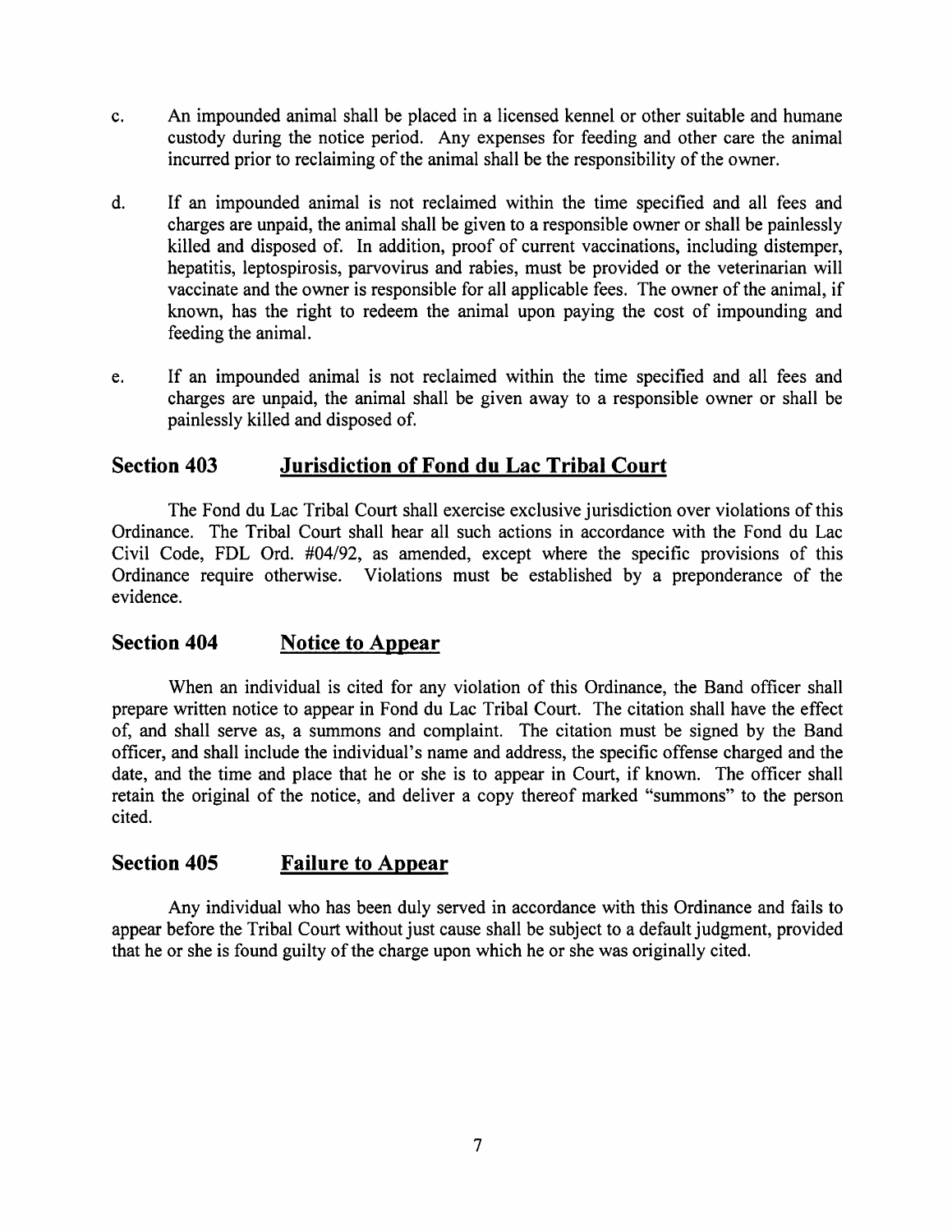## Section 406 Penalties

| <b>Section</b><br><b>Offense Description</b> |                             | <b>Offense</b> | Fine  | <b>Additional Penalties</b> |
|----------------------------------------------|-----------------------------|----------------|-------|-----------------------------|
| <b>Violated</b>                              |                             | <b>Number</b>  |       |                             |
| 301                                          | Running at Large            | 1              | \$50  |                             |
|                                              |                             | $\overline{2}$ | \$100 |                             |
|                                              |                             | 3              | \$200 | Order for Removal from Band |
|                                              |                             |                |       | Lands                       |
| 302                                          | <b>Immediate Control</b>    | $\mathbf{1}$   | \$50  |                             |
|                                              |                             | $2+$           | \$100 |                             |
| 303                                          | Nuisance                    | 1              | \$50  |                             |
|                                              |                             | 2              | \$100 |                             |
|                                              |                             | 3              | \$200 | Order for Removal from Band |
|                                              |                             |                |       | Lands                       |
| 304                                          | <b>Registration of Dogs</b> | 1              | \$50  |                             |
|                                              |                             | $2+$           | \$100 |                             |
| 305                                          | Proof of Vaccinations       | 1              | \$25  |                             |
|                                              |                             | $\overline{2}$ | \$50  | Order for Removal from Band |
|                                              |                             |                |       | Lands                       |
| 306                                          | Abandonment                 | $1+$           | \$500 | Given Away to a Responsible |
|                                              |                             |                |       | Owner                       |
| 307                                          | <b>Bodily Injury</b>        | 1              | \$250 |                             |
|                                              |                             | $\overline{2}$ | \$500 | Order for Removal from Band |
|                                              |                             |                |       | Lands                       |
| 308                                          | Failure to Comply with      | $\mathbf{1}$   | \$500 | Given Away to a Responsible |
|                                              | Removal Order               |                |       | Owner                       |

The following penalties shall apply to violations of this ordinance: a.

Impoundment. The above-listed penalties are in addition to any impoundment that may  $\mathbf b$ . occur and the associated expenses.

- Order for Removal from Band Lands. If the penalty table in paragraph a indicates that  $\mathbf{c}$ . there will be an "Order for Removal from Band Lands," the Tribal Court shall order the owner to remove the domestic animal from Band lands or keep the animal confined to the owner's house at all times.
- Given Away to a Responsible Owner. If the penalty table in paragraph a indicates that d. the domestic animal will be "Given Away to a Responsible Owner," then the Tribal Court shall order that the domestic animal be impounded and that the domestic animal will be given away to a responsible owner or painlessly killed and disposed of.
- Court Costs. If there is a plea or judgment of guilty for a violation of this Ordinance, the e. Tribal Court shall impose court costs of \$25, in addition to the fine imposed. If a single case involves multiple offenses, the Tribal Court shall assess court costs only one time in that case.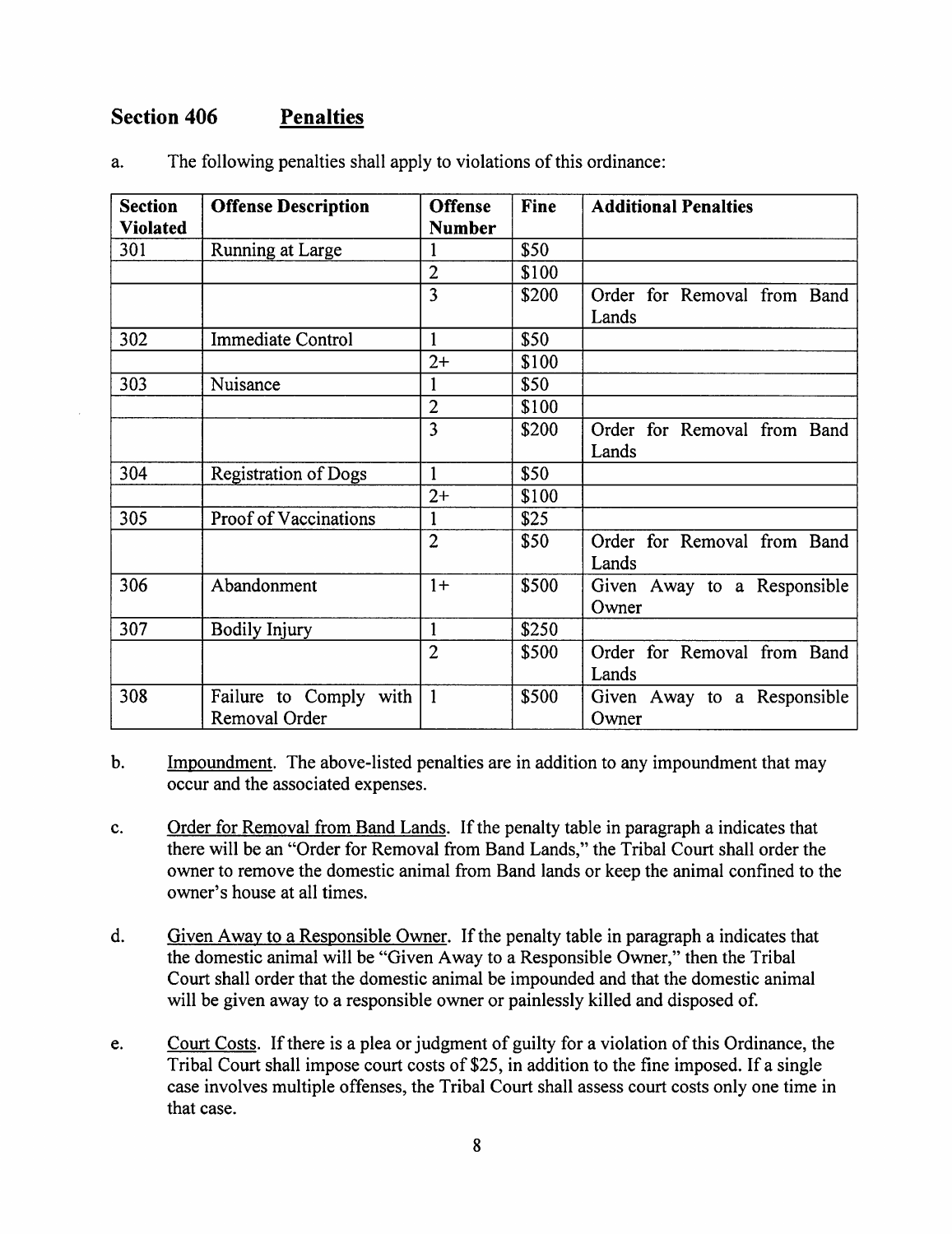## Section 407 Liability for Medical Expenses

In addition to the fines prescribed under this Chapter, any person who is found guilty of a violation of this Ordinance shall also be responsible for the payment of any documented medical expenses resulting from such violation.

## Section 408 Other Civil Causes of Action

Nothing in this Ordinance shall prevent a private civil cause of action by any individual who has incurred injury or damages resulting from a violation of this Ordinance.